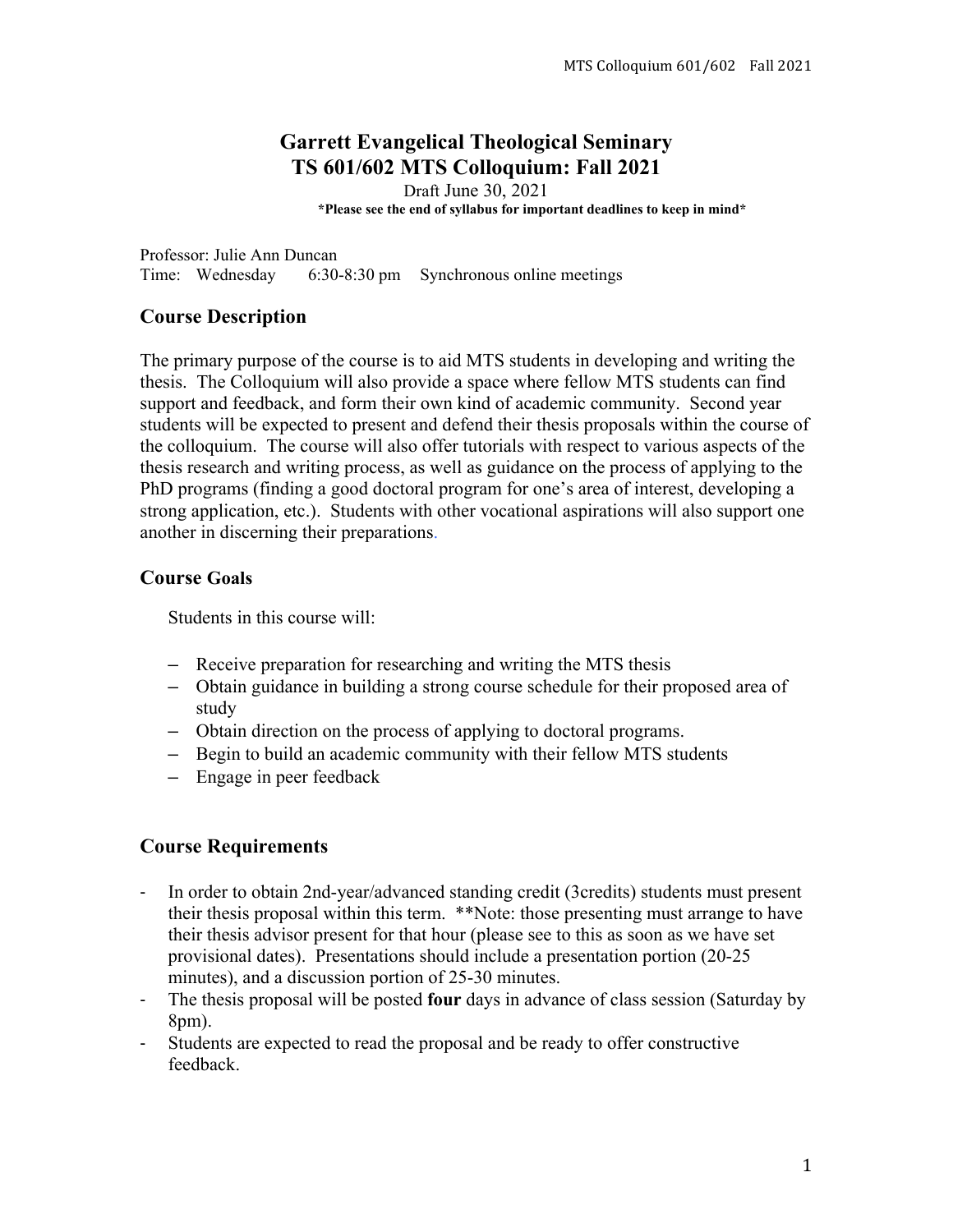#### **Learning Outcomes**

At the conclusion of this course students should be able to:

- -- Navigate relevant databases, formulate search terms, and do research in a digital environment
- -- Develop a short bibliography of essential reading that moves research interests forward
- -- Assemble a portfolio for application to a doctoral program
- -- Second-year students will be able to construct and defend a thesis proposal within their discipline.
- Additionally students will gain experience in:
- The steps entailed in developing a thesis statement or argument
- Conversing across disciplines
- Peer review of fellow student proposals

## **Resource Texts** (not required):  $<sup>1</sup>$ </sup>

- Booth, Wayne C., Gregory G. Colomb and Joseph M. Williams. The Craft of Research.  $4<sup>th</sup>$  ed. Chicago: University of Chicago Press, 2016. \$7.99 on Amazon.
- Turabian, Kate L. A Manual for Writers of Research Papers, Theses, and Dissertations: Chicago Style for Students and Researchers. 9<sup>th</sup> ed. Chicago: University of Chicago Press, 2018. \$8.99 on Amazon
- Yaghjian, Lucretia. Writing Theology Well: A Rhetoric for Theological and Biblical Writers.  $2^{nd}$  ed. London: T&T Clark, 2015.

 $1$  See addendum at end of syllabus for links to key portions of these resources.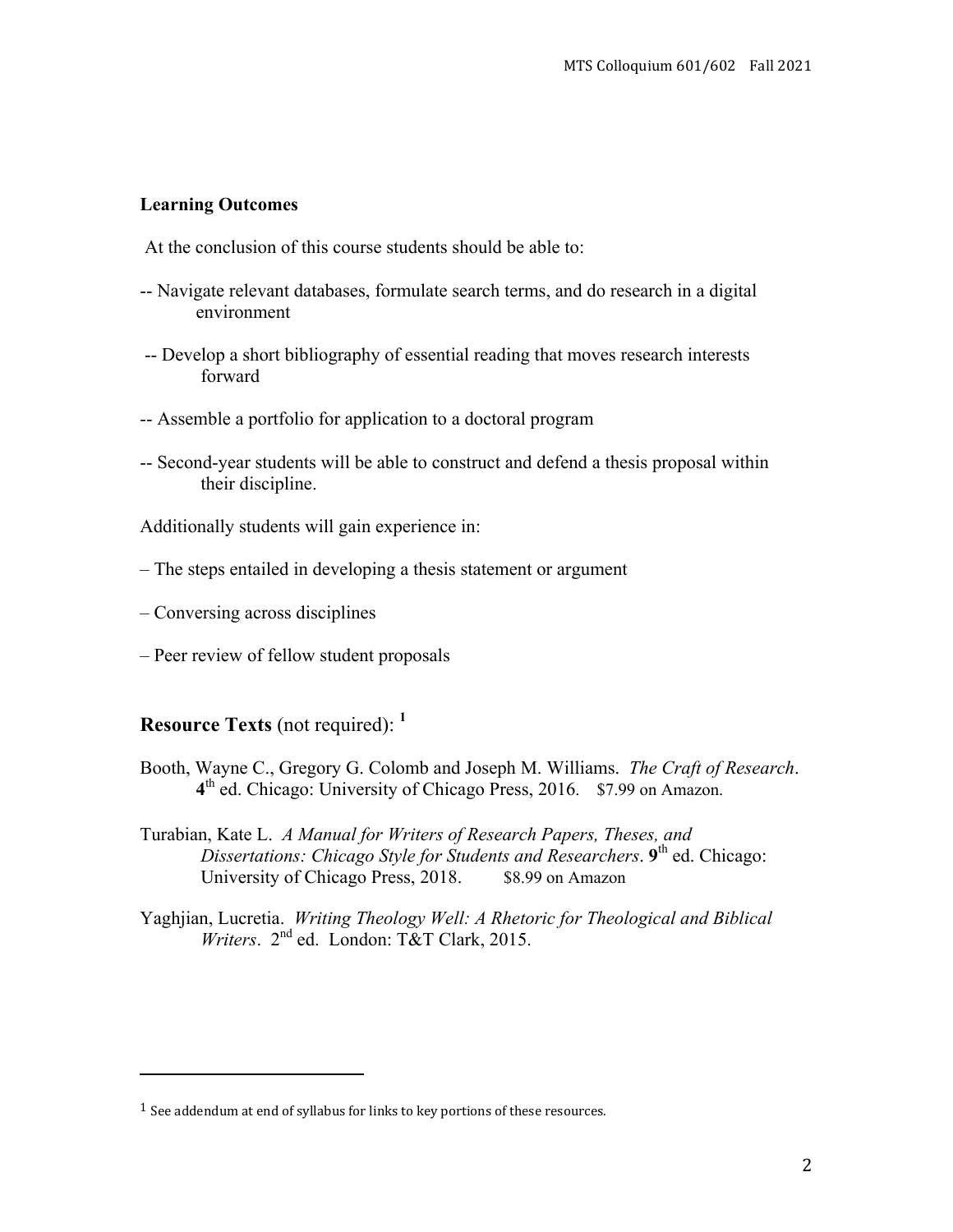### **Course Schedule**

This schedule is **provisional** until we have confirmed dates with outside presenters, and until  $2<sup>nd</sup>$  year/advanced standing students have chosen their dates and confirmed with their advisors. Please do not plan conflicts against our weekly meeting time until we have established the schedule of presentations.

#### **Sept 8** 6:30-8:00

Introductions Orientation to MTS colloquium Projection of presentation schedule Preparation for library orientation

#### **Sept 15** Orientation to Library Resources – Mary-Carol Riehs and Daniel Smith

Students: We have been intentional about planning this session for your needs. We also invite you to submit requests for what would be helpful to you and your work. It is okay if your question is specific and particular to your research! It may have more relevance for others than you realize.

**Sept 22** Writing a Thesis (Ms. Krista McNeil and J. Duncan) Including: *More Tips on Research Methods Guidance on Process Writing a Thesis Proposal –(Review Handout and Rubrics)*

**Sept 29** For first year and advanced standing students: *Planning your course program Planning your thesis credits The Scope of a Thesis*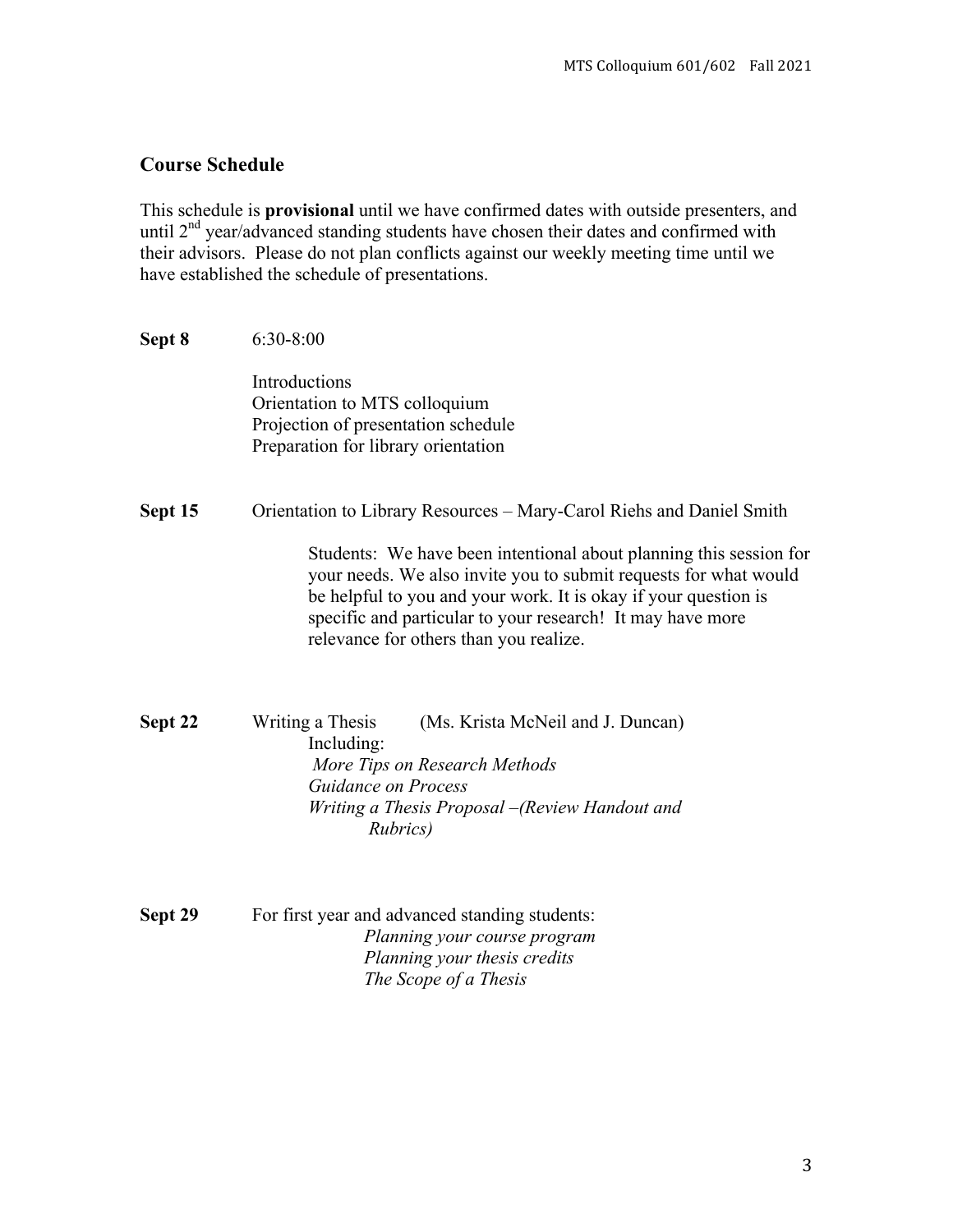#### Oct 6 Research Day

Short assignment: Identify three to four key resources that will move you forward with your thesis idea or current interest (books, monographs, or articles).<sup>2</sup> Be prepared to describe briefly why they are important for you. You are free to utilize book reviews. Don't forget that annual bibliographies in your field can be of use, though these have become somewhat scarce (some will be dated).

\*Remember: Your research librarians are here to help, as are your thesis advisors.

| <b>Oct 13</b> | Discussion of short assignments                                                                                                                                                                                                                                      |
|---------------|----------------------------------------------------------------------------------------------------------------------------------------------------------------------------------------------------------------------------------------------------------------------|
| <b>Oct 20</b> | Individual Advising sessions                                                                                                                                                                                                                                         |
| <b>Oct 27</b> | Forging a Strong PhD Application<br>Including such components as:<br>Writing a Research Statement<br>Finding the right graduate program for you<br><b>Obtaining Strong Letters of Reference</b><br>Preparing an Academic Resume for a Graduate School<br>Application |
| Now 3         | <b>Student Presentation</b><br>Wellness check-in                                                                                                                                                                                                                     |
| <b>Nov 10</b> | Student presentation                                                                                                                                                                                                                                                 |
| <b>Nov 17</b> | Student presentation                                                                                                                                                                                                                                                 |

<sup>&</sup>lt;sup>2</sup> If you have not yet settled on a thesis topic this is your chance to explore something in your discipline that intrigues you.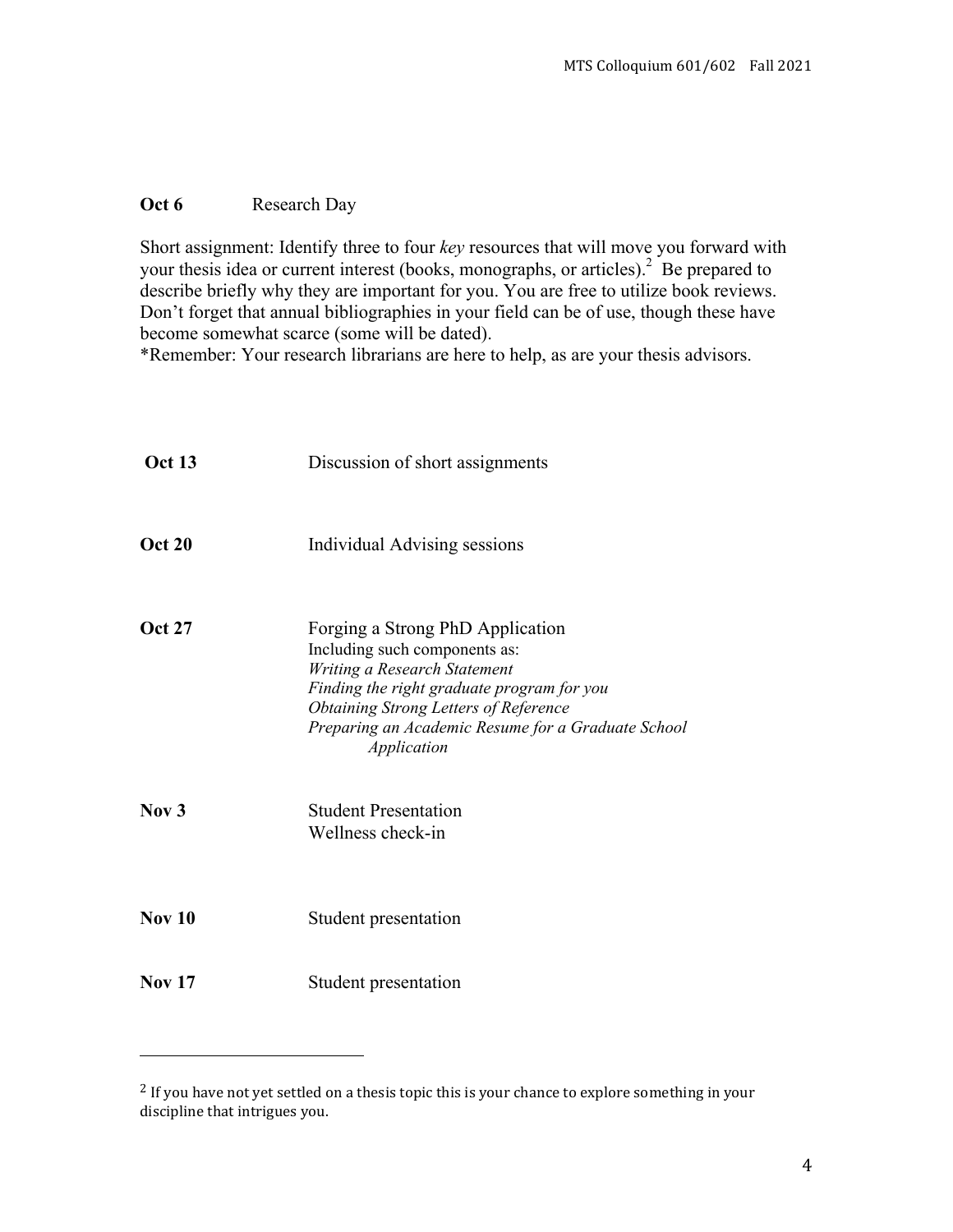| <b>Nov 24</b> | <b>Thanksgiving Recess</b> (Nov 23-27)         |
|---------------|------------------------------------------------|
| Dec 1         | Question and Answer Session with Guest Faculty |
| Dec 8         | Student presentations                          |

## **Important dates to keep in mind for Fall 2021:**

| $Nov$ 15<br><b>Dec</b> 15 | Registration for January/Spring term begins |
|---------------------------|---------------------------------------------|
|                           | Last day to apply for Spring graduation!    |

# **Important dates to keep in mind for Spring 2021:**

| **April 6  | Due date for MTS thesis draft to the advisor                       |
|------------|--------------------------------------------------------------------|
| **April 30 | Due date for <i>final approved</i> MTS thesis projects to ProQuest |
|            | and approval forms to registrar.                                   |
| May $3$    | All requirements met and holds cleared for Commencement            |
|            | participation                                                      |

<u> 1999 - Jan Barbara Barat III, marka basa</u>

<sup>\*</sup> Graduating seniors may register on November 1st.